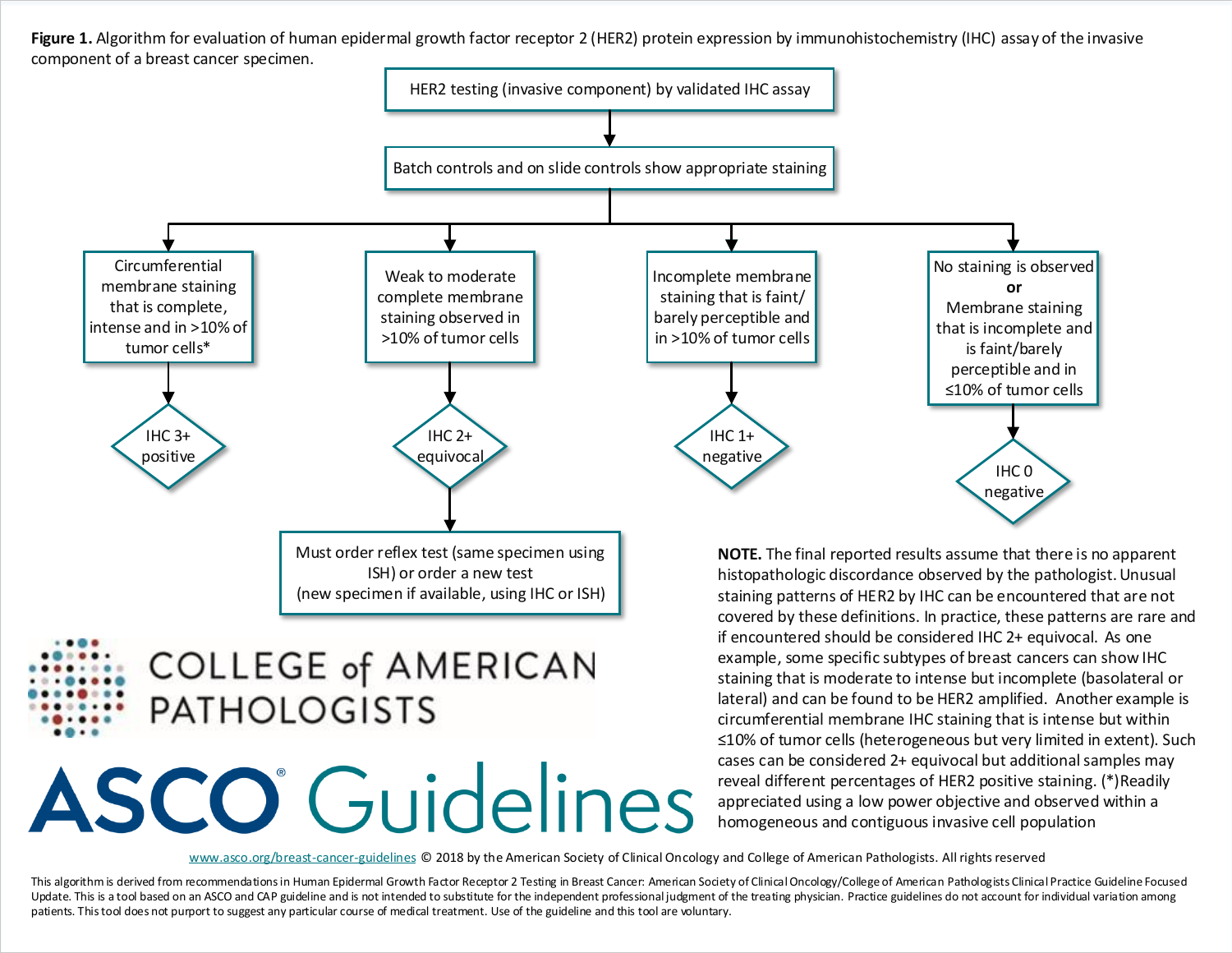Figure 2. Algorithm for evaluation of human epidermal growth factor receptor 2 (HER2) gene amplification by in situ hybridization (ISH) assay of the invasive component of a breast cancer specimen using a single-signal (HER2 gene) assay (single-probe ISH).



www.asco.org/breast-cancer-guidelines © 2018 by the American Society of Clinical Oncology [and College of American Pathologists. All rights reserved](http://www.asco.org/breast-cancer-guidelines)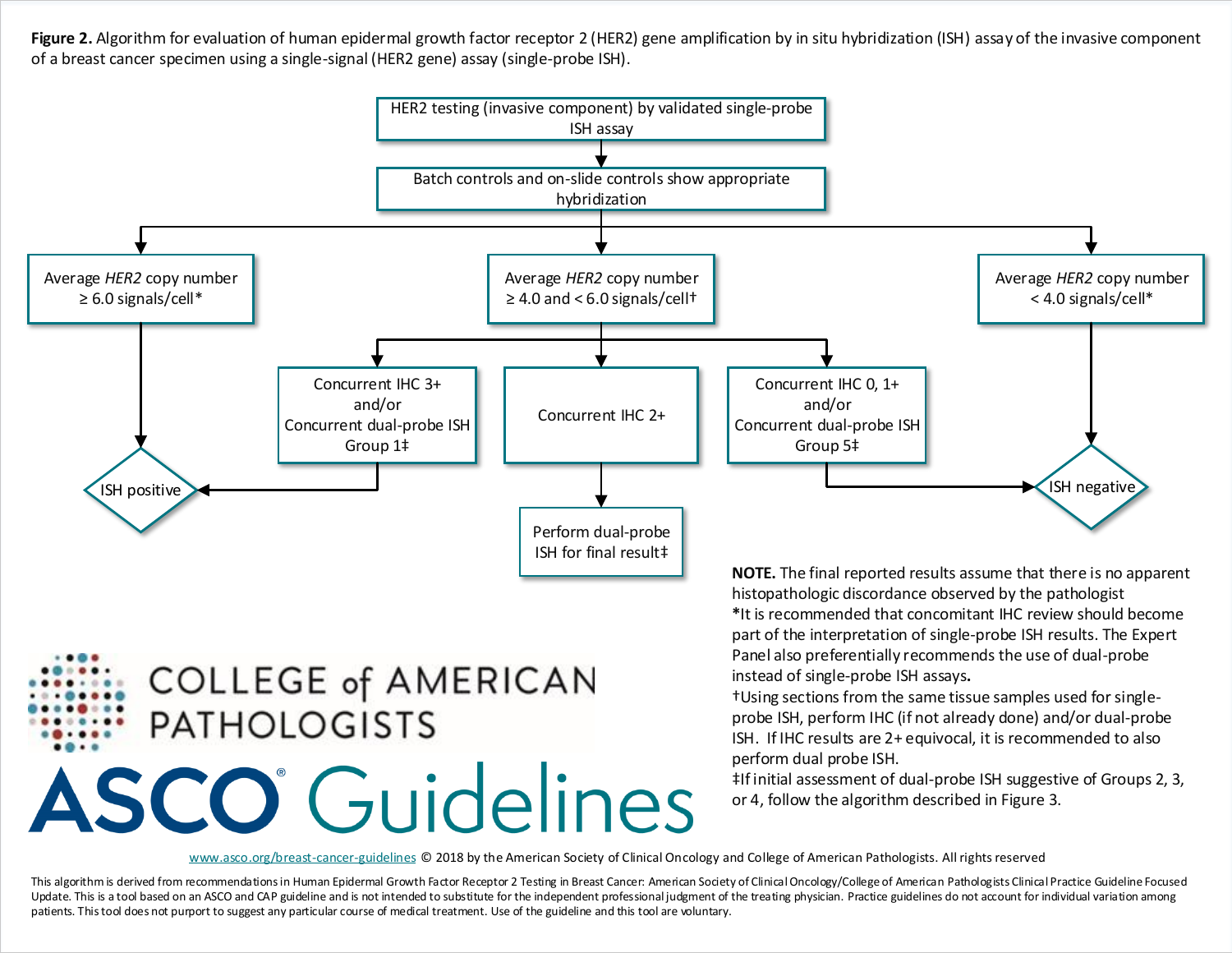Figure 3. Algorithm for evaluation of human epidermal growth factor receptor 2 (HER2) gene amplification by in situ hybridization (ISH) assay of the invasive component of a breast cancer specimen using a dual-signal (HER2 gene) assay (dual-probe ISH).



**COLLEGE of AMERICAN PATHOLOGISTS ASCO** Guidelines

**NOTE.** The final reported results assume that there is no apparent histopathologic discordance observed by the pathologist. Regarding Groups 2, 3, and 4, If not already assessed by the institution/lab performing the ISH test, IHC testing for HER2 should be performed using sections from the same tissue sample used for ISH and the slides from both ISH and IHC be reviewed together to guide the selection of areas to score by ISH (local practice considerations will dictate the best procedure to accomplish this concomitant assessment).

www.asco.org/breast-cancer-guidelines © 2018 by the American Society of Clinical Oncology [and College of American Pathologists. All rights reserved](http://www.asco.org/breast-cancer-guidelines)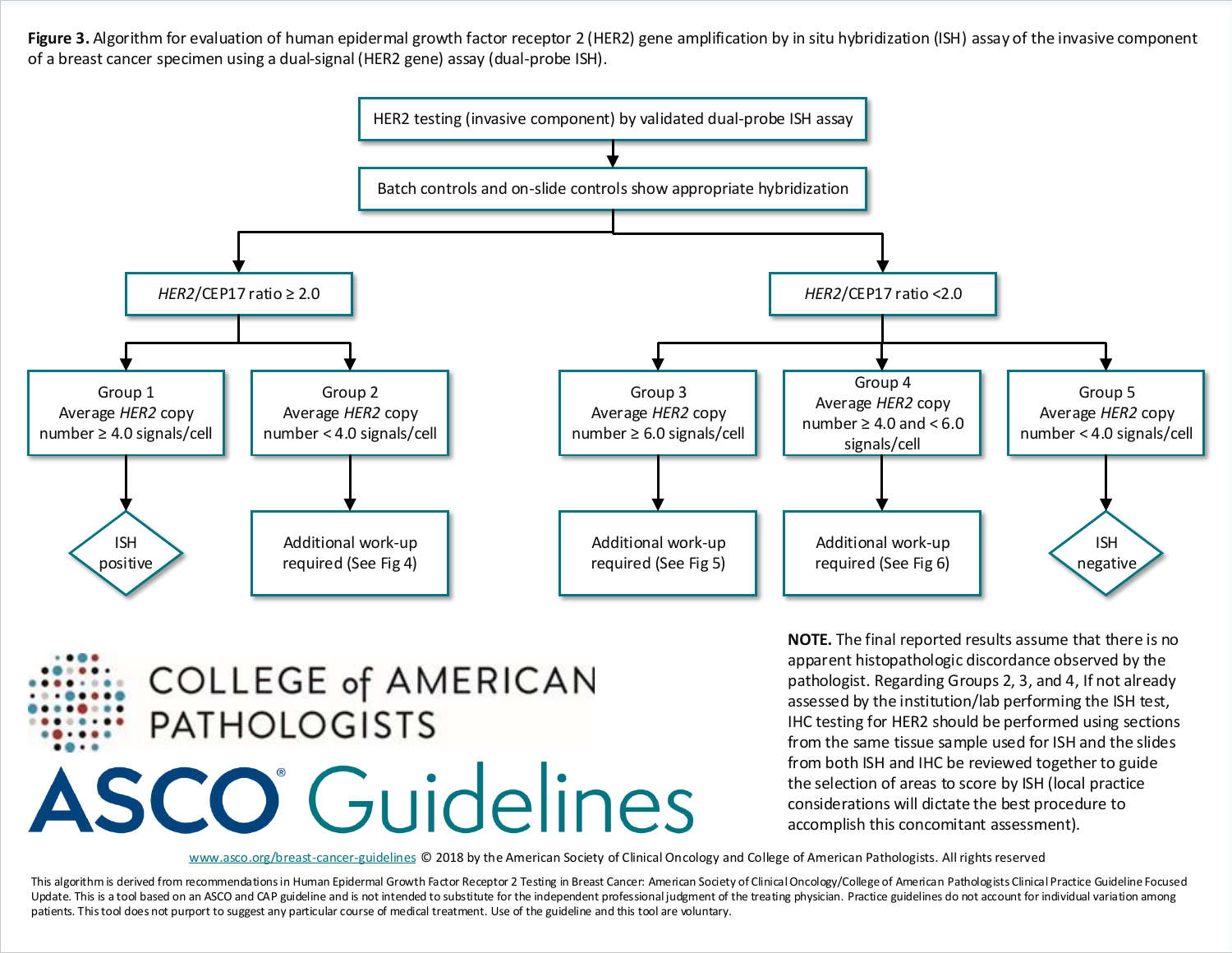## **Figure 4.** Clinical Question 3 "Group 2"



www.asco.org/breast-cancer-guidelines © 2018 by the American Society of Clinical Oncology [and College of American Pathologists. All rights reserved](http://www.asco.org/breast-cancer-guidelines)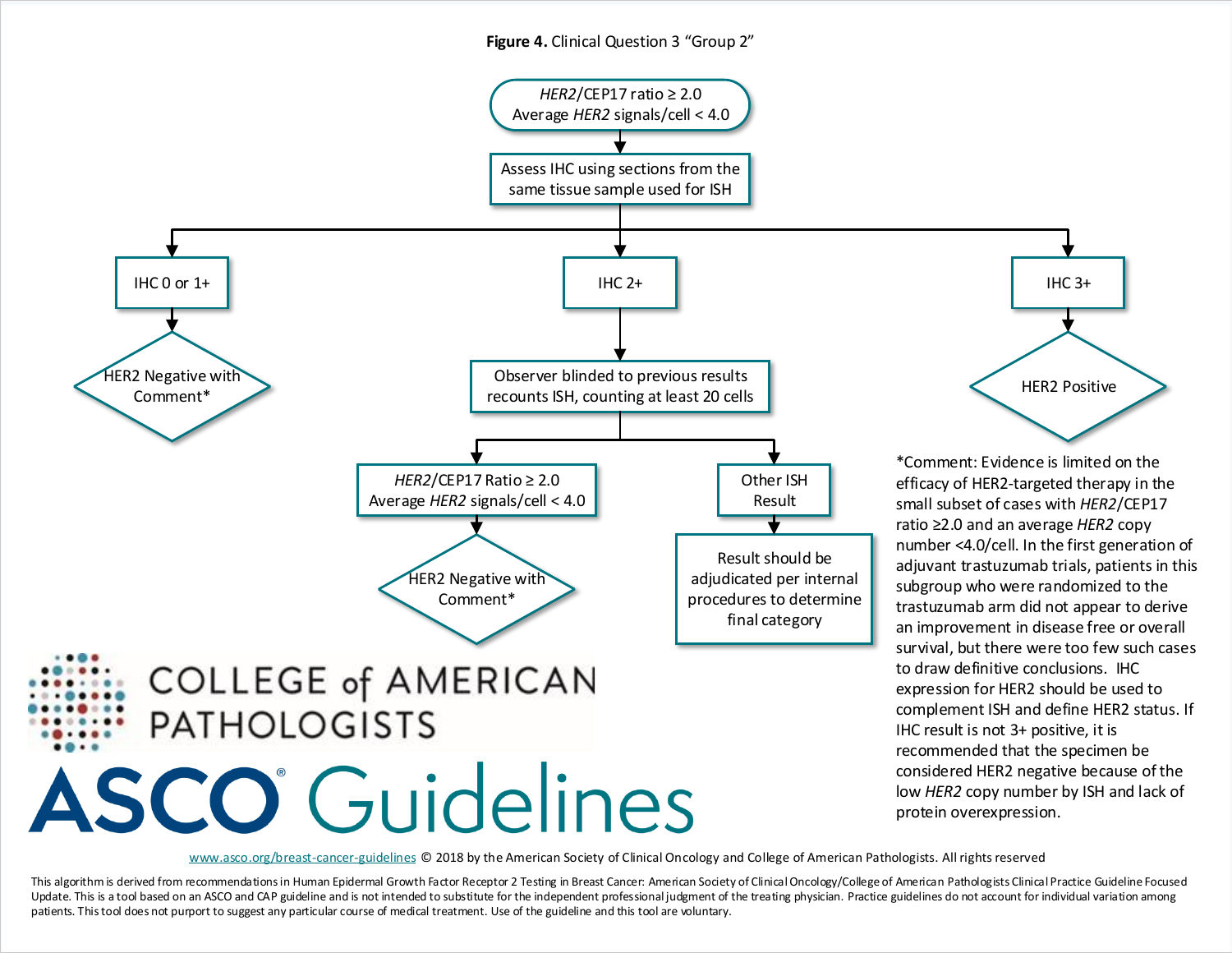

www.asco.org/breast-cancer-guidelines © 2018 by the American Society of Clinical Oncology [and College of American Pathologists. All rights reserved](http://www.asco.org/breast-cancer-guidelines)